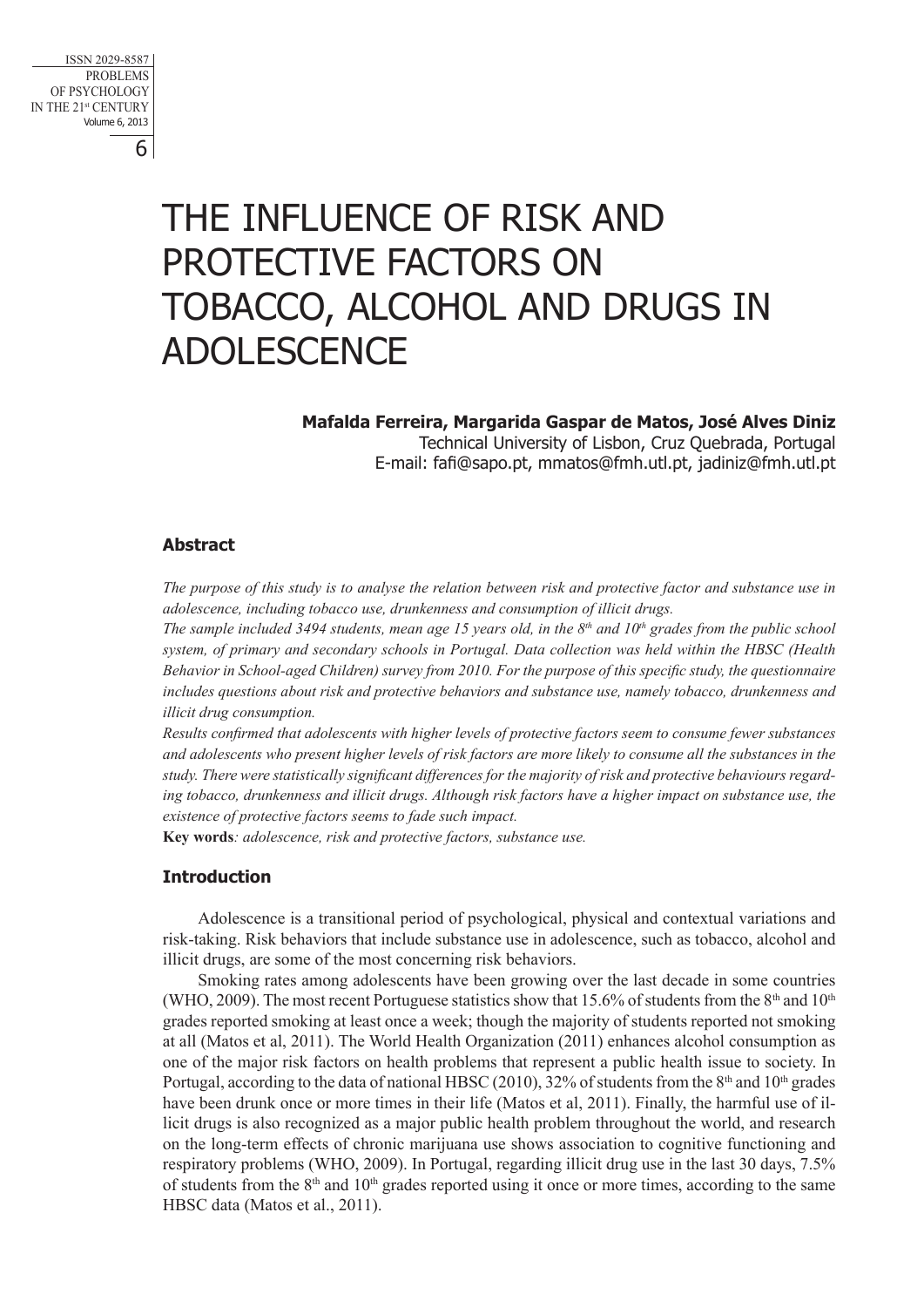## *Risk and Protective Factors for Adolescent Substance Use*

Over the years, several research studies highlight the association between risk and protective factors and substance use in adolescence (Stone, Becker, Huber & Catalano, 2012).

Risk factors associated with adolescents' varied social contexts are related to increased substance use and abuse (Kliewer & Murrelle, 2007), and this behavior seems to be linked not only to the availability of the substance, the perceived safety and to substance tolerance, but also to a large number of risk factors that increase the vulnerability to substance use. Among the risk behaviors associated to a higher intake of substances in adolescence, for the ones relevant to the purpose of this study are: (1) Low school bonding; adolescents who have a low commitment to school or miss classes are more likely to become substance involved (Birckmayer et al., 2004); (2) Peers engaging in problem behaviors; adolescents who spend a large number of nights with their peers during school nights have higher rates of substance use (Van Ryzin, Fosco & Dishion, 2012; Matos, 2009); and (3) Violence involvement; the association between externalizing behaviors as aggression (Engels et al., 2005) antisocial or conduct problems (Bor, McGee, Hayatbakhsh, Dean &Najman, 2010) and violence is well-known.

On the other hand, protective factors have also been identified as predictors of lower rates of substance use in adolescence. According to several research studies, protective factors can increase the resistance to problem behavior and inhibit its development. Therefore, the present study considered the following protective factors: (1) Parental Monitoring; family is a developing and socializing context were children learn and internalize values and norms, and good parental monitoring is associated with better school adjustment, less antisocial and delinquent activities and lower substance use (Van Ryzin & Dishion, 2012); (2) Satisfaction with the global family atmosphere; adolescents who report a better relationship with parents are also less involved in risk behaviors, such as substance use (Hartup, 2006); (3) Personal resilience; internal assets are closely related with global well-being, adolescents who present higher levels of resilience and emotional and social skills are more likely to be involved in protective behaviors (Ferreira, et al., 2012); (4) Relationships with peers; in adolescence peers become crucial to the personal development and identity definition . Some studies enhance the importance of having friends for a healthy lifestyle and that the lack of friends is related to higher rates of substance use (Tomé et al., 2008).

The aim of this study is: (1) to analyze the relation between risk and protective factors and tobacco consumption; (2) to analyze the relation between risk and protective factors and drunkenness; and (3) to analyze the relation between risk and protective factors and illicit drug use in the last thirty days.

# **Methodology of Research**

#### *General Background of Research*

Data was collected through a self-administered questionnaire from the Portuguese study of the Health Behavior in School-aged Children (HBSC) of 2010, a World Health Organization (WHO) collaborative cross-national study (Currie, Roberts, Morgan, & Smith, 2004; Matos et al., 2011).

#### *Sample of Research*

The study provides nationally representative data of 3494 Portuguese adolescents, randomly selected from those attending  $8<sup>th</sup>$  and  $10<sup>th</sup>$  grades. The majority of adolescents has Portuguese nationality (94.2%), 46.4% are boys and 53.6% are girls. The students were proportionally distributed among six educational Portuguese regions. More than half of the adolescents have a low socioeconomic status (55.9%).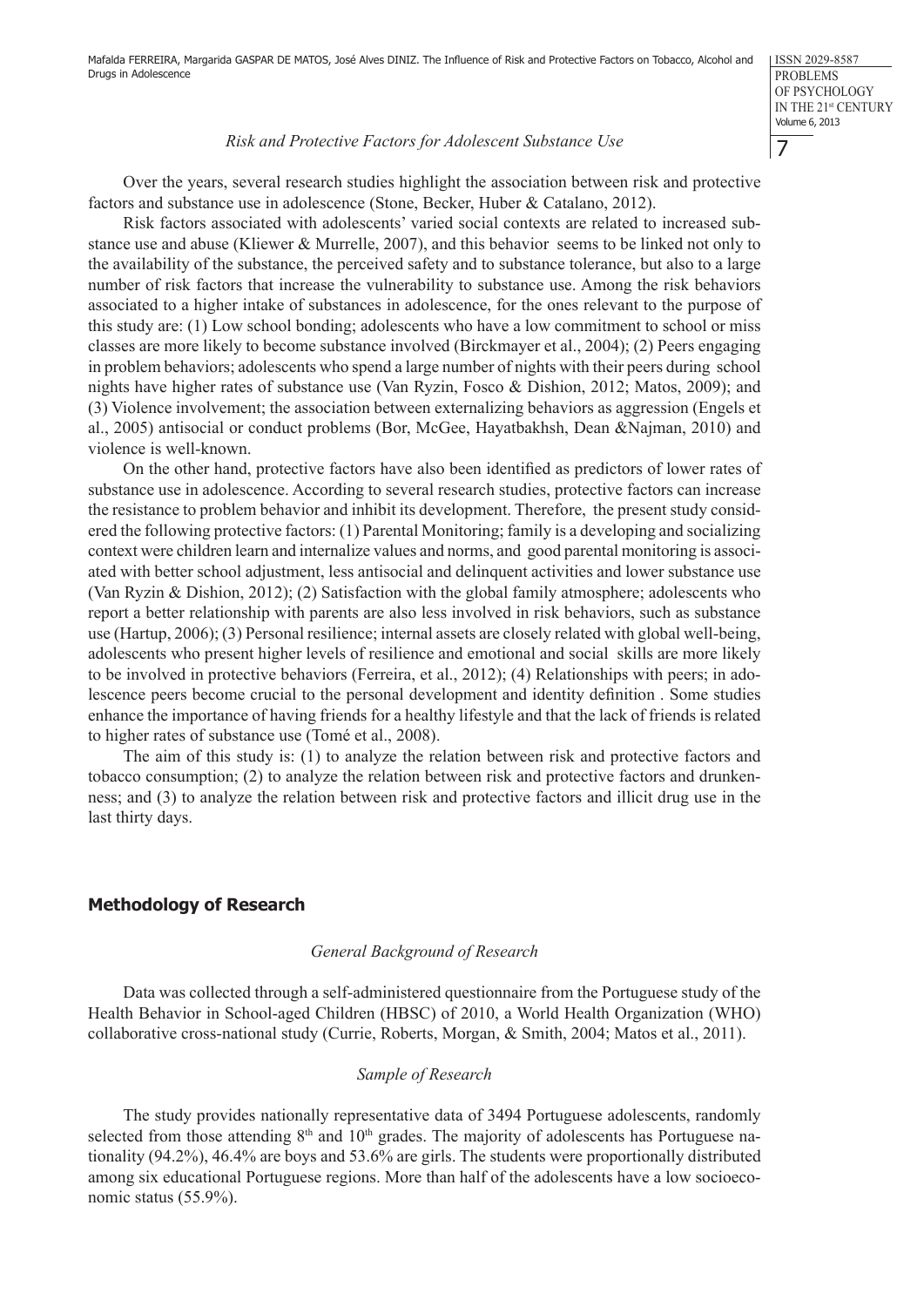8 ISSN 2029-8587 PROBLEMS OF PSYCHOLOGY IN THE 21st CENTURY Volume 6, 2013

## *Instrument and Procedures*

The HBSC is a school-based survey of adolescent health behaviors and their psychosocial determinants, carried out every 4 years simultaneously in all participating countries, using an international standardized methodological protocol (Currie, Roberts, Morgan, & Smith, 2004; Currie, Samdal, Boyce, & Smith, 2001). The HBSC study includes school children aged 11, 13 and 15 ( $6<sup>th</sup>$ ,  $8<sup>th</sup>$  and  $10<sup>th</sup>$  grade students) in 44 countries in Europe and North America. According to the study protocol, data from each country is gathered from nationally representative samples. The HBSC uses a standard, self-administered in-class questionnaire that includes both mandatory and optional items. A detailed description of the methods and instrument of the HBSC can be found in Currie et al (Currie, Molcho, Boyce, Holstein, & Torsheim, 2008; Currie, Roberts, Morgan, & Smith, 2004). This Nationwide Survey was conducted during 2009/2010 academic year and the sampling unit used was the class. The 139 schools in the sample were randomly selected from the official national list of public schools, stratified by region. In each school, classes were randomly selected for each grade, according to the international research protocol (Currie, Roberts, Morgan, & Smith, 2004). The application of the questionnaire was carried by school teachers. This study had the approval of a scientific committee, the National Ethics Committee and the National Commission for Data Protection and followed strictly all the guidelines for human rights protection.

The international standard questionnaire consists of three levels of questions which are used to create national survey instruments: core questions that each country is required to include to create the international dataset; optional packages of questions on specific topic areas from which countries can choose; and country-specific questions related to issues of national importance.

Survey questions cover a range of health indicators and health-related behaviors as well as the life circumstances of young people. Questions are subject to validation studies and piloting at national and international levels. The core questions provide information on: demographic factors (e. g., gender, age and state of maturation); social background (e. g., family structure and socioeconomic status); social context (e. g., family, peer culture, school environment); health outcomes (e. g., selfrated health, injuries, overweight and obesity); health behaviors (e. g., eating and dieting, physical activity and weight reduction behavior); and risk behaviors (e. g., smoking, alcohol use, cannabis use, sexual behavior, bullying). For the purpose of this study, the following questions were used:

|                                        | <b>Items</b>                                                                                            |                            | <b>Responses</b>                                                                                             |
|----------------------------------------|---------------------------------------------------------------------------------------------------------|----------------------------|--------------------------------------------------------------------------------------------------------------|
| Risk behaviour: violence               | During the past 12 months, how many times<br>were you in a physical fight?                              | 1.<br>2.<br>3.<br>4.<br>5. | I have not<br>1 time<br>2 times<br>3 times<br>4 times or more                                                |
| Risk behaviour: carry weapon           | During the past 30th days, on how many days<br>did you carry a weapon, such as a gun, knife<br>or club? | 1.<br>2.<br>3.<br>4.<br>5. | I did not carry a weapon during<br>the past 30 days<br>1 day<br>2 to 3 days<br>4 to 5 days<br>6 or more days |
| Risk behaviour: school<br>engagement   | It happens missing classes:                                                                             | 1.<br>2.<br>3.<br>4.       | Never<br>Sometimes<br>I miss a lot<br>At present, hardly go to school                                        |
| Risk behaviour: nights with<br>friends | How many nights per week do you usually<br>spend out with your friends?                                 | 0.<br>To<br>8.             | 0 nights                                                                                                     |
|                                        |                                                                                                         |                            | 7 nights                                                                                                     |

# **Table 1. Questions about risk and protective behaviors, and substance use, used in the present study.**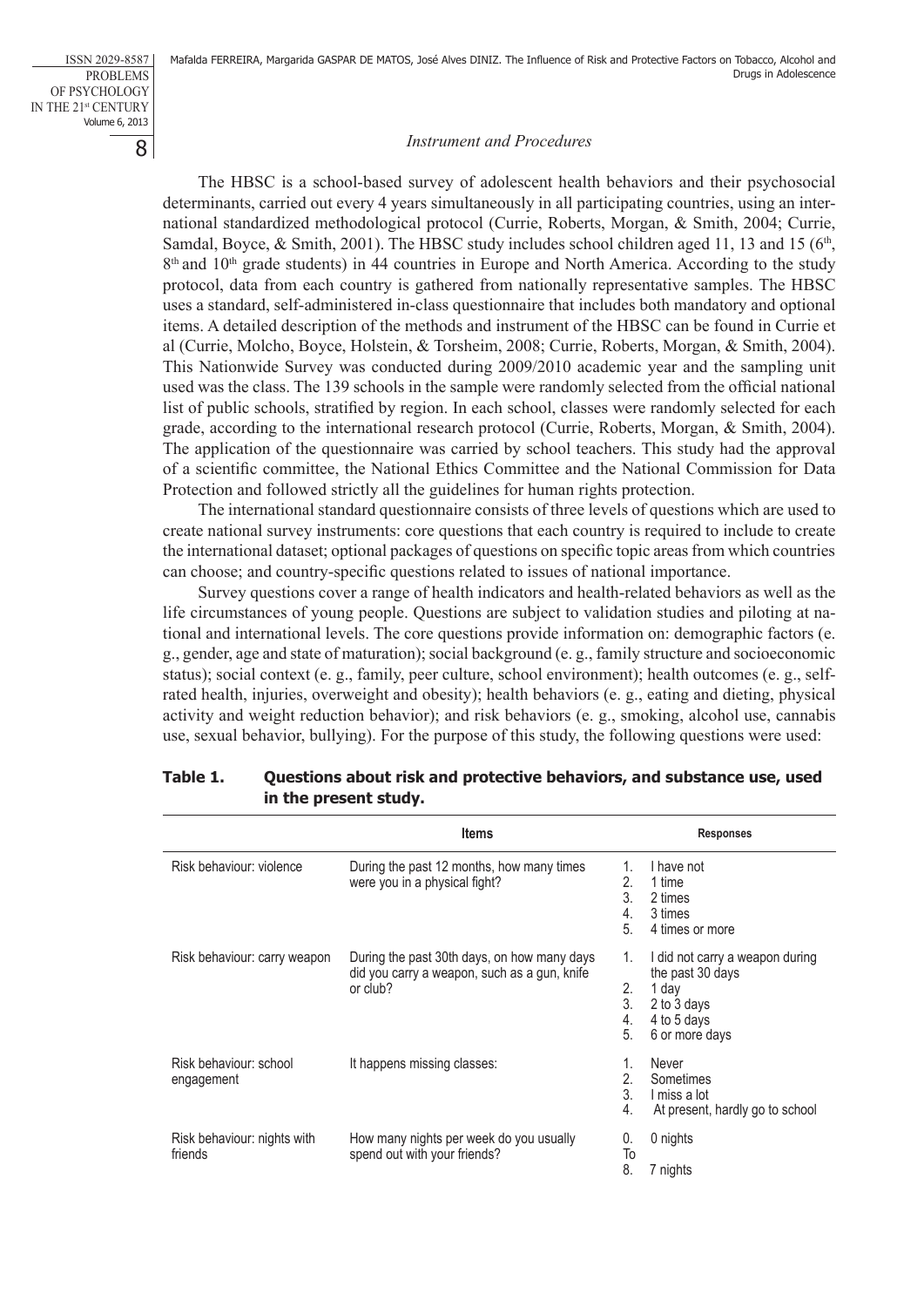ISSN 2029-8587 PROBLEMS OF PSYCHOLOGY IN THE 21st CENTURY Volume 6, 2013

9

|                                                                                  | <b>Items</b>                                                                                                                                                                                                              |                            | <b>Responses</b>                                                                                          |
|----------------------------------------------------------------------------------|---------------------------------------------------------------------------------------------------------------------------------------------------------------------------------------------------------------------------|----------------------------|-----------------------------------------------------------------------------------------------------------|
| Protective behaviour:<br><b>Parental Monitoring Scale</b>                        | How much did your parents really know about:<br>Who are your friends?<br>How do you spend your money?<br>Where are you after school?<br>Where are you going night out?<br>What do you do with your free time?             | 1.<br>2.<br>3 <sub>1</sub> | Don't know nothing<br>Know a little<br>Know a lot                                                         |
| Protective behaviour:<br>Satisfaction with the global<br>family atmosphere scale | In general, how satisfied are you with the<br>relationship in your family?                                                                                                                                                | 0.<br>To                   | We have very bad relationships<br>in our family;<br>10. We have very good relationships<br>in our family. |
| Protective behaviour:<br>Resilience scale                                        | When I'm learning something new, if I cannot, I<br>give up easily.<br>When I make plans, I am confident that I can<br>perform them.<br>When I cannot do things at first, I insist and<br>keep trying until I get it done. | 1.<br>2.<br>3.<br>4.<br>5. | 1. Never<br>2. Rarely<br>3. Sometimes<br>4. A lot of the times<br>5. Ever                                 |
| Protective behaviour:<br>Making friends                                          | For you, is it easy or difficult make new friends?                                                                                                                                                                        | 1.<br>2.<br>3.<br>4.       | Very difficult<br><b>Difficult</b><br>Easy<br>Very easy                                                   |
| Substance use: tobacco                                                           | How often do you smoke?                                                                                                                                                                                                   | 1.<br>2.<br>3.<br>4.       | I do not smoke<br>Less than once a week<br>At least once a week, but not<br>every day<br>Every day        |
| Substance use: drunkenness                                                       | Have you ever been drunk?                                                                                                                                                                                                 | 1.<br>2.<br>3.<br>4.<br>5. | No, never<br>Yes, once<br>Yes, 2-3 times<br>Yes, 4-10 times<br>Yes, more than 10 times                    |
| Substance use: illicit drugs                                                     | How often did you use illicit drugs in the last<br>month?                                                                                                                                                                 | 1.<br>2.<br>3.<br>4.       | None<br>Once<br>More than once<br>Often                                                                   |

#### *Data Analysis*

The data were analysed using the Statistical Package for Social Sciences (SPSS) version 19. Reliability analysis was conducted with items from two subscales and both shown to have accepted reliability, namely parental monitoring with 5 items (Cronbach's alpha of 0.83) and resilience with 3 items (Cronbach's alpha of 0.65). Regarding the regression analysis, all variables were converted into Z scores, except "parental monitoring" and "resilience" scales. All significant results were discussed.

### **Results of Research**

The multiple linear regression analysis was performed to examine the predictors of consumption and abuse of tobacco, alcohol use (drunkenness) and illicit drugs use in the last month. Concerning *tobacco consumption*, a multiple linear regression model with four protective behaviour preditor variables: *parental monitoring scale*, *satisfaction with family*, *resilience scale* and *making friends* showed to be adjusted (F  $(4, 2756) = 39.518$ ,  $p \le 0.001$ ) and the regression equation explained 5.3%. In a second block, when added four predictor variables of risk behaviour, the model explained 16.6%, also an adjusted model (F (8, 2752) = 69.787, *p*≤0.001) (Table 2).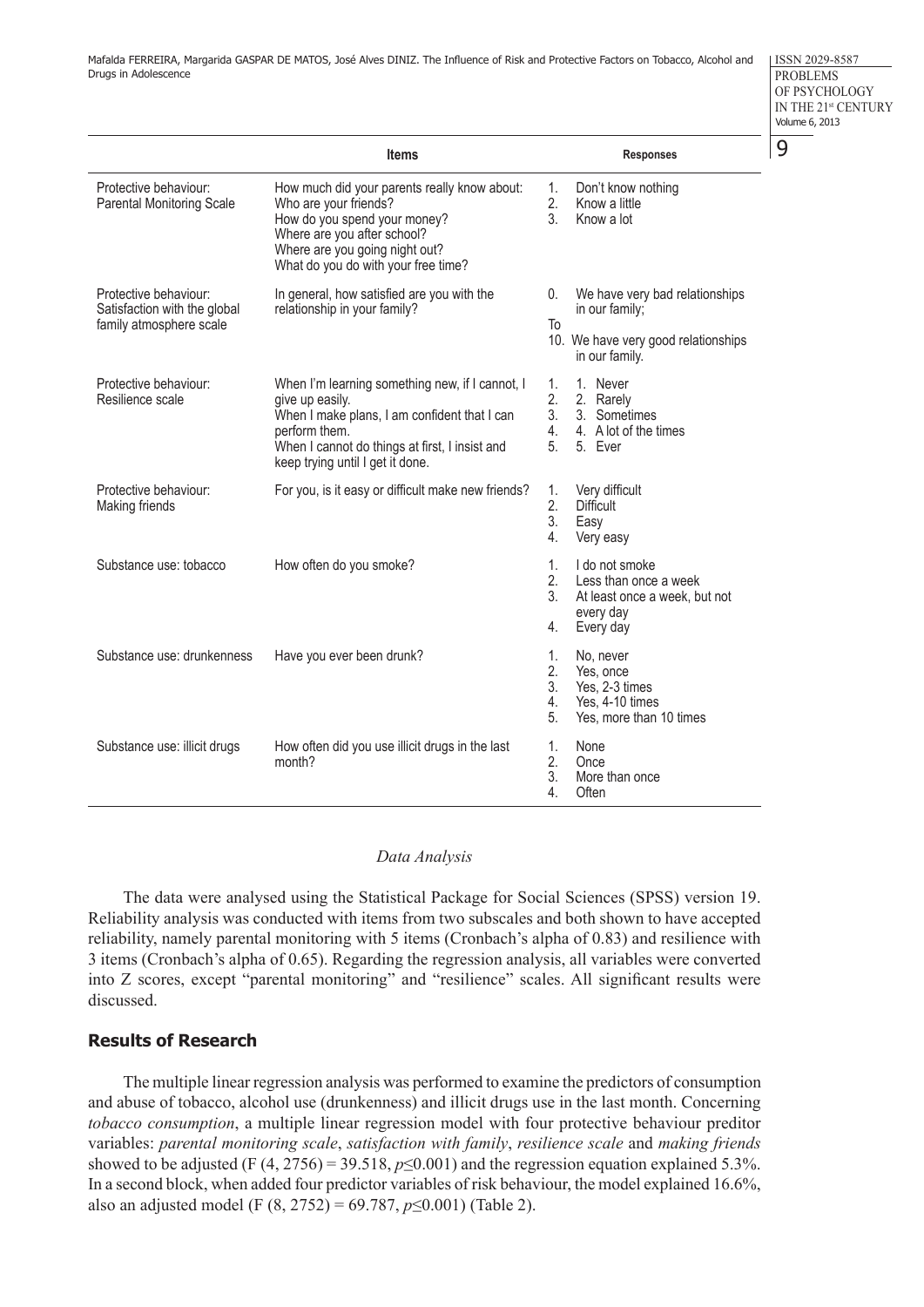ISSN 2029-8587 PROBLEMS OF PSYCHOLOGY IN THE 21st CENTURY Volume 6, 2013

10

| Table 2.                                                                       | Multiple linear regression for tobacco consumption. |          |          |       |                    |
|--------------------------------------------------------------------------------|-----------------------------------------------------|----------|----------|-------|--------------------|
| Variable                                                                       | Variable included                                   | β        | t        | р     | Adj R <sub>2</sub> |
|                                                                                | Parental monitoring                                 | $-0.142$ | $-7.082$ | 0.000 |                    |
|                                                                                | Satisfaction with family                            | $-0.062$ | $-5.894$ | 0.000 | 0.053              |
| <b>Tobacco consumption</b><br>Model 1<br><b>Tobacco consumption</b><br>Model 2 | Resilience                                          | $-0.050$ | $-2.519$ | 0.012 |                    |
|                                                                                | Making friends                                      | 0.115    | 5.793    | 0.000 |                    |
|                                                                                | Parental monitoring                                 | $-0.083$ | $-4.346$ | 0.000 |                    |
|                                                                                | Satisfaction with family                            | $-0.055$ | $-5.552$ | 0.000 |                    |
|                                                                                | Resilience                                          | $-0.028$ | $-1.489$ | 0.136 |                    |
|                                                                                | Making friends                                      | 0.068    | 3.610    | 0.000 |                    |
|                                                                                | Violence                                            | 0.082    | 4.104    | 0.000 | 0.166              |
|                                                                                | Carry weapon                                        | 0.019    | 1.102    | 0.271 |                    |
|                                                                                | School engagement                                   | 0.117    | 6.200    | 0.000 |                    |
|                                                                                | Nights with friends                                 | 0.284    | 14.884   | 0.000 |                    |

Concerning *drunkenness*, a multiple linear regression model was explained by three of the four protective behaviours predicting variables: *parental monitoring scale*, *satisfaction with family* and *making friends* resulted in an adjusted model (F (4, 2776) = 28.535, *p*≤0.001) and the regression equation explained 3.8%. In a second block, after adding four predictor variables of risk behaviour, three of them, namely *violence*, *school engagement* and *spend nights with friends*, were also significant (F (8, 2772) = 83.935, *p*≤0.001) and the regression equation explained 19.3% (Table 3).

| Variable                      | Variable included        | β        | t        | р     | Adj R <sub>2</sub> |
|-------------------------------|--------------------------|----------|----------|-------|--------------------|
|                               | Parental monitoring      | $-0.117$ | $-5.975$ | 0.000 |                    |
|                               | Satisfaction with family | $-0.048$ | $-4.631$ | 0.000 | 0.038              |
| <b>Drunkenness</b><br>Model 1 | Resilience               | $-0.037$ | $-1.893$ | 0.058 |                    |
|                               | Making friends           | 0.117    | 5.930    | 0.000 |                    |
|                               | Parental monitoring      | $-0.055$ | $-2.991$ | 0.003 |                    |
| <b>Drunkenness</b><br>Model 2 | Satisfaction with family | $-0.041$ | $-4.309$ | 0.000 |                    |
|                               | Resilience               | $-0.014$ | $-0.784$ | 0.433 |                    |
|                               | Making friends           | 0.060    | 3.310    | 0.001 |                    |
|                               | Violence                 | 0.116    | 6.033    | 0.000 | 0.193              |
|                               | Carry weapon             | 0.031    | 1.815    | 0.070 |                    |
|                               | School engagement        | 0.097    | 5.325    | 0.000 |                    |
|                               | Nights with friends      | 0.330    | 17.986   | 0.000 |                    |
|                               |                          |          |          |       |                    |

|  | Table 3. |  |  |  |  | Multiple linear regression for drunkenness. |
|--|----------|--|--|--|--|---------------------------------------------|
|--|----------|--|--|--|--|---------------------------------------------|

Concerning *illicit drug use in the last month*, also a multiple linear regression model is explained by all of the four protective behaviours predicting variables: *parental monitoring scale, satisfaction with family, resilience* and *making friends,* resulting in an adjusted model (F (4, 2588) = 25.825, *p*≤0.001) and the regression equation explaining 3.7%. In a second block, after adding four predictor variables of risk behaviours, the model explained 18.9% and showed to be adjusted (F (8, 2584) = 76.340, *p*≤0.001) (Table 4).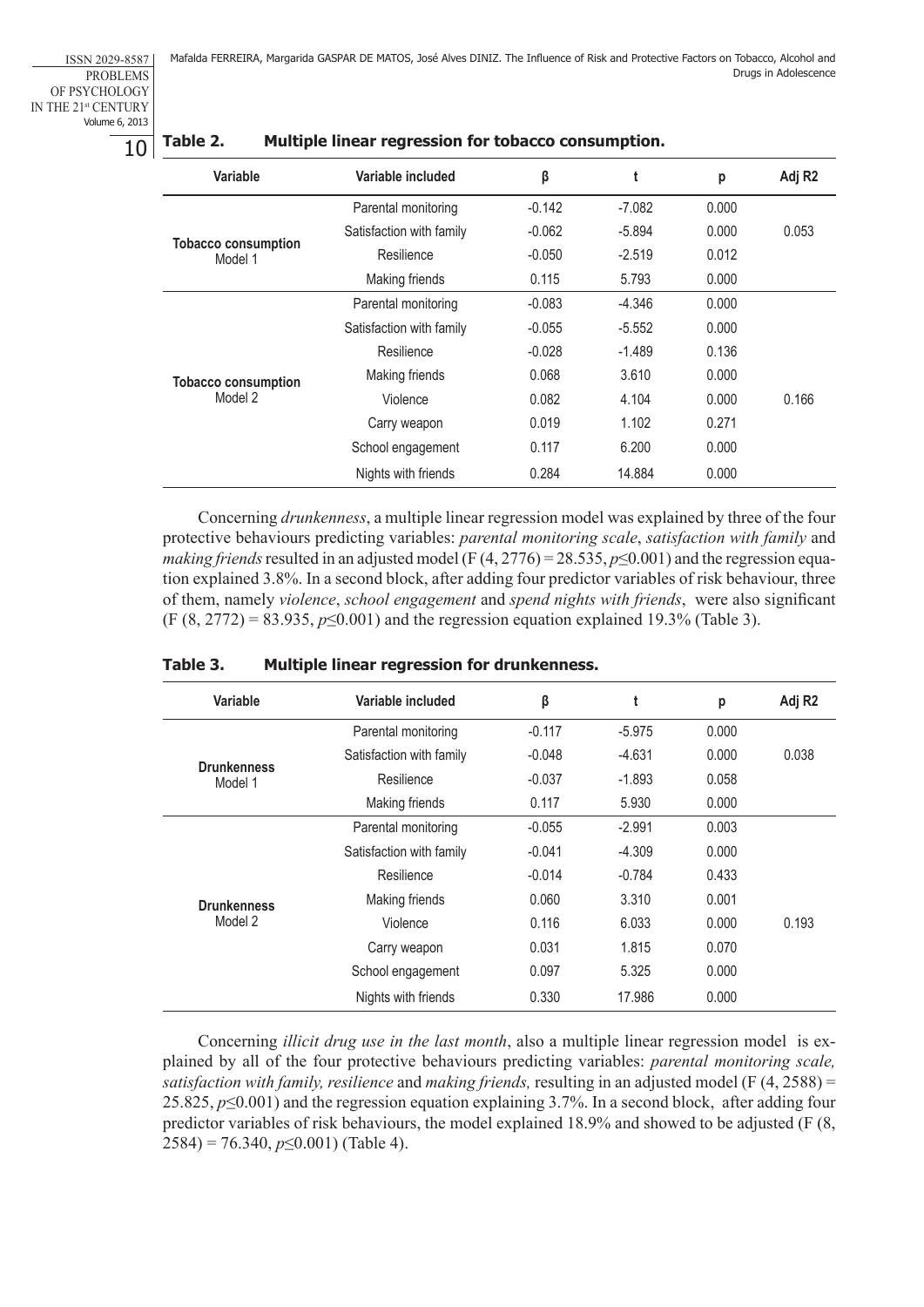| Variable                            | Variable included        | β        | t        | р     | Adj R <sub>2</sub> |
|-------------------------------------|--------------------------|----------|----------|-------|--------------------|
|                                     | Parental monitoring      | $-0.134$ | $-5.943$ | 0.000 |                    |
|                                     | Satisfaction with family | $-0.054$ | $-4.531$ | 0.000 | 0.037              |
| Illicit drugs use<br>Model 1        | Resilience               | $-0.059$ | $-2.575$ | 0.010 |                    |
|                                     | Making friends           | 0.091    | 4.018    | 0.000 |                    |
| <b>Illicit drugs use</b><br>Model 2 | Parental monitoring      | $-0.051$ | $-2.419$ | 0.016 |                    |
|                                     | Satisfaction with family | $-0.034$ | $-3.081$ | 0.002 |                    |
|                                     | Resilience               | $-0.027$ | $-1.285$ | 0.199 |                    |
|                                     | Making friends           | 0.053    | 2.507    | 0.012 |                    |
|                                     | Violence                 | 0.068    | 3.065    | 0.002 | 0.189              |
|                                     | Carry weapon             | 0.217    | 11.039   | 0.000 |                    |
|                                     | School engagement        | 0.261    | 12.277   | 0.000 |                    |
|                                     | Nights with friends      | 0.128    | 6.024    | 0.000 |                    |

## **Table 4. Multiple linear regression for illicit drugs use.**

Although the majority of students in the sample don't smoke (84.4%), never got drunk (68%) and never used illicit drugs in the last month (92.5%) the students who report these behaviors have other risk behaviors associated. Analyzing the differences between risk and protective factors, we verified that risk factors strongly explain substance use. However, the variables related with family showed to be a good predictor and a protective factor regarding substance use. These variables remained significant predictors even when risk behaviors were added, and also contribute for the global explanation. Such was not true for personal factors, such as resilience.

Although *ease in making friends* was first included in the first block (protective factor) in the assumption of its importance in adolescent well-being, the variable was, however, positively associated with all substance use, and therefore considered a risk factor.

## **Discussion**

In the present study was intended to establish a relation between risk and protective factors and substance use in adolescence, including tobacco consumption, frequency of drunkenness and consumption of illicit drugs in the last month.

Results showed that adolescents that refer no substance consumption present higher levels of protective factors, but more important, less associated risk factors. For smoking, the significant differences found were on violence, school engagement, nights spent with friends, and making friends with a positive association; parental monitoring and satisfaction with family appear in the opposite side, suggesting a positive relation to the importance of parental support and monitoring, as reported in the literature on this topic (Wu, Chong, Cheng & Chen, 2012; Hummel et al., 2012; Ikiz & Cakar, 2010).

Regarding alcohol consumption, there were no significant differences for the resilience scale and carry a weapon. Although the same pattern as tobacco consumption was verified for the other predictors in the study. These results support the hypothesis that prevention needs to be consistent with each substance, whilst also showing the similarity in substances such as tobacco and alcohol, in terms of intervention (Johnston, O'Malley, Bachman & Schulenberg, 2008).

Concerning illicit drugs, we can clearly verify that the adolescents that refer using illicit drugs in the last month present higher levels of all the risk factors in the study.

Nevertheless, the overall explanation of the different models didn't seem stronger, therefore it is important to analyse the influence that risk factors have in substance use, because for all substances in study we can verified that risk and protective factors together can explain four times more than protective factors alone. Some hypotheses can be raised to understand these results. The school context (peer group) and social environment in which the adolescent is integrated has been identified as the

11

ISSN 2029-8587 PROBLEMS OF PSYCHOLOGY IN THE 21st CENTURY Volume 6, 2013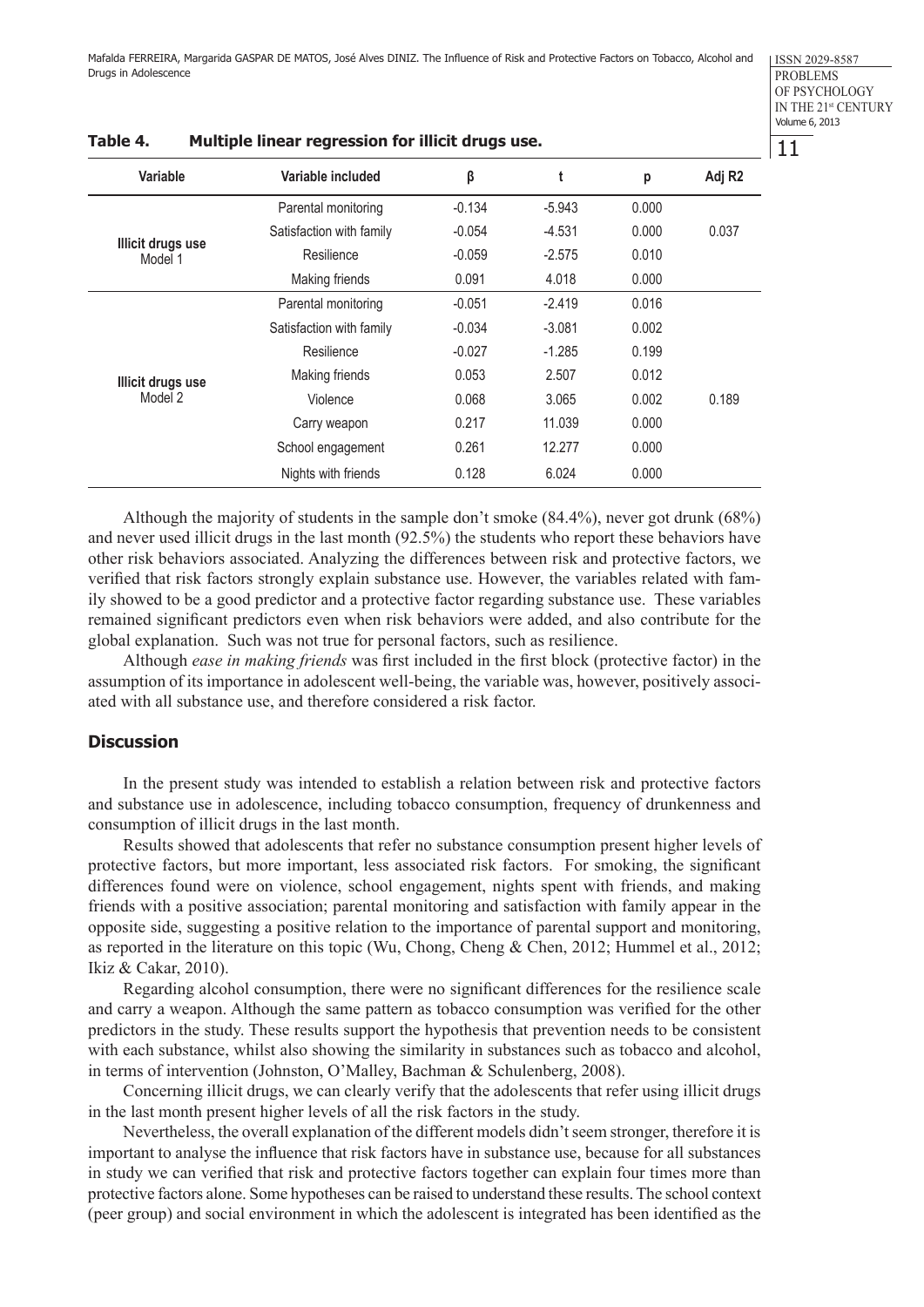12

most consistent predictor of substance use in adolescence (Kuntsche & Jordan, 2006), highlighting the need to explore the behaviors associated with these specific contexts. Capaldi et al (2009) argues that while parents are most influential during childhood, peers have the strongest influence on problem behaviours during adolescence. However, according to the authors, parental monitoring at this age and their efforts at reducing the opportunities for their child to engage in drinking with their peers is still one of the most important prevention strategies.

In addition, a positive family environment acts as a protection mechanism against negative peer influences, while poor satisfaction with family amplifies the negative peer effects, as we can see by the results. These are crucial in order to enhance the prevention of behaviors that are harmful to one's health (Filho & Ferreira-Borges, 2008; Bachman, et al, 2008).

# **Conclusions**

Although it is important to understand the whole system of contexts in which adolescents are involved, it is also important to rethink strategies to combat the current figures related to substance use (Hibell, 2009). The HBSC study aims to inform and have impact on policies for promotion and health education, and programs and interventions for adolescents, nationally and internationally, providing a valid set of indicators as a representation of adolescents' health and lifestyles (Hublet, et al, 2009).

The results of this research suggest that policies regarding substance use in adolescence should direct their attention towards youngsters who are more peer-oriented and are frequently going out at night. Policies should focus on the social and psychological processes in friendship groups that encourage substance use among its members. Furthermore, parental monitoring and satisfaction within family could be an effective strategy in preventing excessive substance use patterns.

Adolescents explore and experiment different life styles and typical adult behaviours for various reasons, mainly to promote independence from parents and develop an individual identity. However, young people are not truly able to make rational decisions until the maturation of the brain (around the age of 23–25). Therefore, it is crucial to understand protective contexts, such as family, peers and school, setting human free choice as a central topic of discussion, where health professionals and educators, should offer adolescents an opportunity to think and talk about their choices. More than considering risk behaviour as dangerous for itself, it is important to keep a dialogue with youths, and education concerning risky behaviour can help them proceed toward adulthood in the healthier way possible.

According to several studies, besides the presence of personal characteristics, parental and peer relationships as critical factors to predict substance use in adolescence, it is also crucial to look at the importance of the level of risk and protective factors in order to establish a program for health promotion in adolescence, contributing for higher indicators of well-being.

A few limitations must be addressed regarding this study. The first concerns the self-report nature of the surveys. Self-reported data depends on selective memory and therefore findings may be biased.

The second limitation is the cross-sectional nature of the study, which does not allow causality assumption. Also considering this specific topic, social desirability effect can be expected and therefore results may be underestimated for substance users. Finally, this study used measures designed for a broad national survey. The post-hoc nature of the variables is also a limitation.

# **Acknowledgements**

Thank you to the Aventura Social Project Team for their fieldwork, and data collection. The first author has a scholarship granted by FCT - (SFRH/BD/45671/2008)/FMH/UTL/CMDT-UNL.

# **References**

Bachman, J. G., O'Malley, P. M., Schulenberg, J. E., Johnston, L. D., Freedman, P., & Messerschmith, E. E. (2008). *The education-drug use connection. How successes and failures in school relate to adolescent smoking, drinking, drug use, and delinquency*. New York, Lawrence Erlbaum Associates.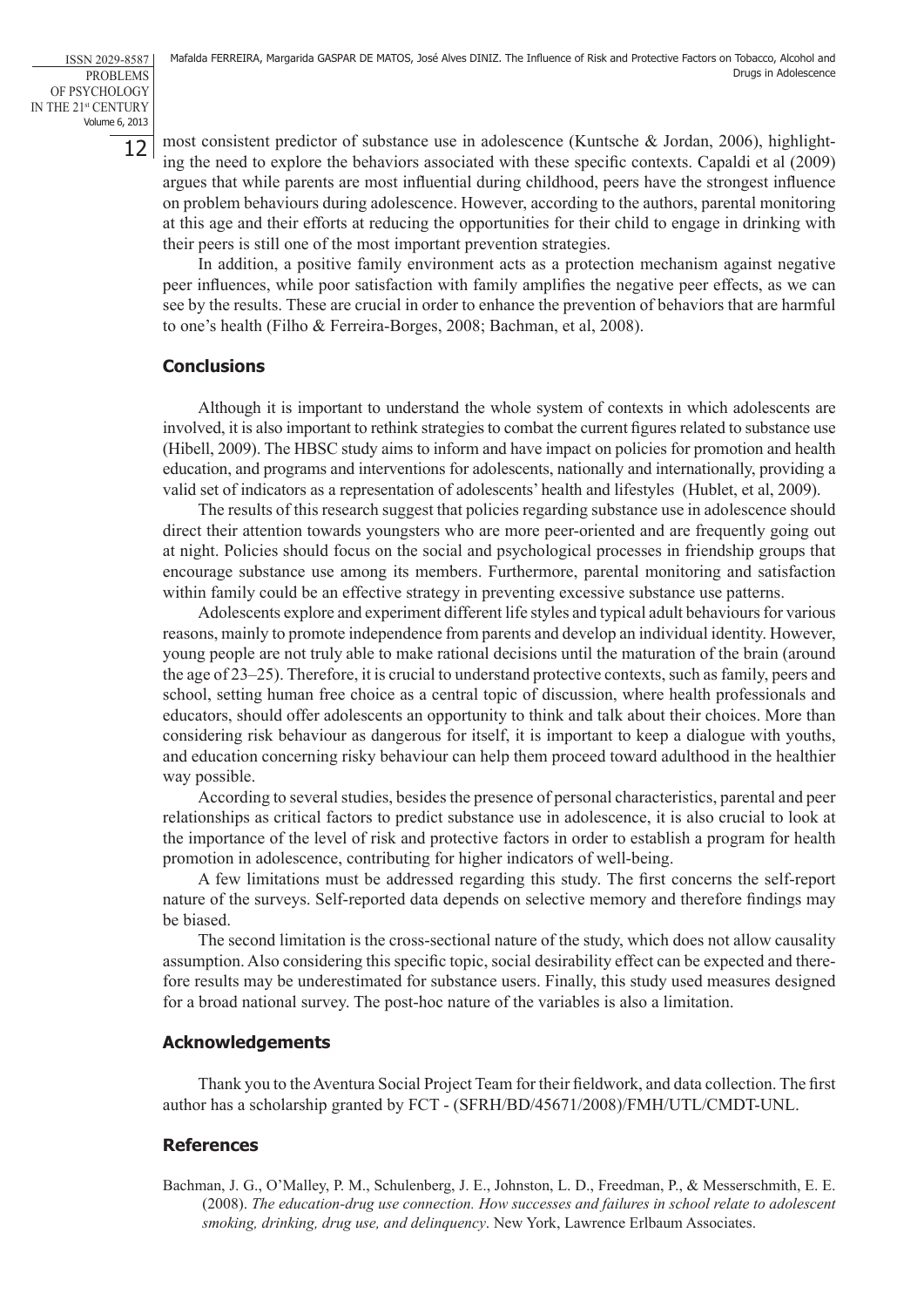ISSN 2029-8587 PROBLEMS OF PSYCHOLOGY IN THE 21st CENTURY Volume 6, 2013

13

- Birckmayer, J. D., Holder, H. D., Yacoubian, G. S., & Friend, K. B. (2004). A general causal model to guide alcohol, tobacco, and illicit drug prevention: Assessing the research evidence. *Journal of Drug Education, 34* (2), 121-153.
- Bor, W., McGee, T.R., Hayatbakhsh, M. R., Najman, J. M., & Dean, A. (2010). Do antisocial females exhibit poor outcomes in adulthood? An Australian cohort study. *Australian and New Zealand Journal of Psychiatry*, *44*, 7, 648–657.
- Capaldi, D. M., Stoolmiller, M., Kim, H. K., & Yoerger, K. (2009). Growth in alcohol use in at-risk adolescent boys: Two-part random effects prediction models. *Journal of Drug and Alcohol Dependence*, *105*, 109-117.
- Currie, C., Molcho, M., Boyce, W., Holstein, B., & Torsheim, T. (2008). Researching health inequalities in adolescents: the development of the health behaviour in school-aged children (HBSC) family affluence scale. *Social Science & Medicine, 66* (6), 1429–1436.
- Currie, C., Roberts, C., Morgan, A., & Smith, R. (2004). Young people's health in context: international report from the HBSC 2001/02 survey. In *WHO policy series: Health policy for children and adolescents*. Copenhagen: WHO regional office for Europe.
- Currie, C., Samdal, O., Boyce, W., & Smith, B. (2001). *Health behaviour in school-aged children: AWHO cross-national study. A research protocol for the 2001/2 survey*. Edinburgh, Scotland: Child and Adolescent Health Research Unit (CAHRU), University of Edinburgh.
- Engels, R., Vermult, A., Dubas, J., Bot, S., & Gerris, J. (2005). Long-term Effects of Family Functioning and Child Characteristics on Problem Drinking in Young Adulthood. *European Addiction Research, 11* (1), 32-37.
- Faggiano, F., Vigna-Taglianti, F., Versino, E., Zambon, A., Borraccino, A., & Lemma, P. (2005). School-based prevention for illicit drugs' use. *Cochrane Database of Systematic Reviews* 2005, Issue 2. Art. No.: CD003020. DOI: 10.1002/14651858.CD003020.pub2
- Ferreira, M., Simões, C., Matos, M. G., Ramiro, L., & Diniz, J. A. (2012). The role of social and emotional competence on risk behaviors in adolescence. *The International Journal of Emotional Education, 4*  $(1)$ , 43-55.
- Filho, H. C., & Ferreira-Borges, C. (2008). *Uso de Substâncias: Álcool, Tabaco e outras Drogas*. Lisboa: Coisas de Ler.
- Fothergill, K. E., & Ensminger, M. E. (2006). Childhood and adolescent antecedents of drug and alcohol problems: A longitudinal study. *Drug and Alcohol Dependence, 82* (1), 61–76.
- Hartup, W. (2005). Peer interaction: What causes what? *Journal of Abnormal Child Psychology, 3*, 387-394*.*
- Hibell, B., Guttormsson, U., Ahlström, S., Balakireva, O., Bjarnason, T., Kokkevi, A., & Kraus, L. (2009). *The 2007 ESPAD Report - Substance Use Among Students in 35 European Countries.* The Swedish Council for Information on Alcohol and Other Drugs (CAN), Stockholm.
- Hublet, A., Schmid, H., Clays, E., Godeau, E., NicGabhainn, S., Joossens, L., & Maes, L. (2009). Association between tobacco control policies and smoking behaviour among adolescents in 29 European countries. *Addiction*, *104* (11), 1918-26. doi: 10.1111/j.1360-0443.2009.02686.x.
- Hummel, A., Shelton, K. H., Heron, J., van den Moore, L., & Bree, M. B. (2012). A systematic review of the relationships between family functioning, pubertal timing and adolescent substance use. *Addiction*, *108*  (3), 487-96. doi: 10.1111/add.12055.
- Ikiz, F. E., & Cakar, F. S. (2010). Perceived social support and self-esteem in adolescence. *Procedia Social and Behavioral Sciences, 5*, 2338-2342.
- Johnston, L. D., O'Malley, P. M., Bachman, J. G., & Schulenberg, J. E. (2008). *Monitoring the future: National results on adolescent drug use. Overview of key findings, 2008*. Bethesda, MD: National Institute on Drug Abuse.
- Kliewer, W., & Murrelle, L. (2007). Risk and protective factors for adolescent substance use: Findings from a study in selected Central American countries. *Journal of Adolescent Health, 40*, 448-455.
- Kuntsche, E., & Jordan, M. D. (2006). Adolescent alcohol and cannabis use in relation to peer and school factors: Results of multilevel analyses. *Drug and Alcohol Dependence, 84*, 167-174.
- Matos, M. G., & Sampaio, D. (Eds.). (2009). *Jovens com Saúde: Diálogo com uma geração*. Lisboa: Texto.
- Matos, M.G., Simões, C., Tomé, G., Camacho, I., Ferreira, M., Ramiro, L., Reis, M., & equipa Aventura Social